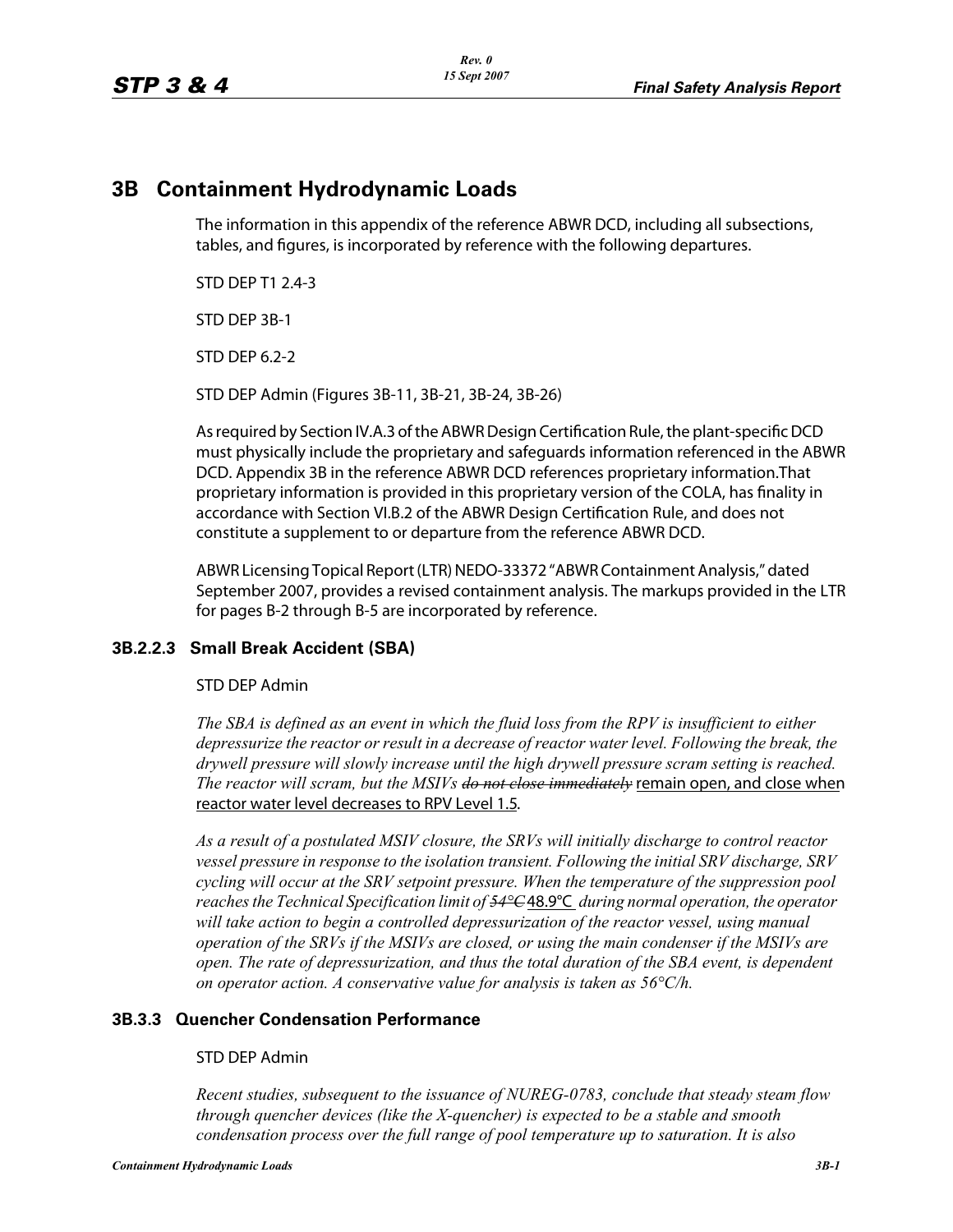*concluded that the condensation loads for stem discharge* from X-quencher are *less than the loads from equivalent straight pipes.* Figure 3B-8 shows typical pressure amplitudes due to condensation of steam from X-quenchers. *These recent studies are described and discussed in Reference 3B-5.*

### **3B.4.2.3 Impact and Drag Loads**

#### STD DEP 3B-1

*As the pool level rises during pool swell, structures or components located above the initial pool surface (but lower than its maximum elevation) will be subjected to water impact and drag loads. The following equations will be used to compute the applicable impact and drag loads on affected structures.*

#### **Impact Load**

Flat Target:

| T                                                                 | $=$ | $(0.011 \times W)/V$ for $V \ge 2.13 \text{ m/s}$ |
|-------------------------------------------------------------------|-----|---------------------------------------------------|
|                                                                   | $=$ | $(0.0016 \times W)$ for V < 2.13m/s               |
| The equation above is replaced with the following equation below: |     |                                                   |
| T                                                                 | $=$ | $(0.011 \times W)/V$ for $V \ge 2.13 \text{ m/s}$ |
|                                                                   | $=$ | $(0.0052 \times W)$ for $V < 2.13 \text{ m/s}$    |
| where                                                             |     |                                                   |
| T                                                                 | $=$ | Pulse duration, s                                 |
| D                                                                 | $=$ | Diameter of cylindrical pipe, m                   |
| W                                                                 | $=$ | Width of the flat structure, m                    |
| V                                                                 | $=$ | Impact velocity, m/s                              |

### **3B.4.3.2.1 Description of CO Database**

#### STD DEP Admin

*A detailed description, evaluation, and discussion of CO data are given in Reference 3B-7.*

*The test program consisted of a total of 13 simulated blowdowns in sub-scaled test facility representing a one-cell (360°* 36°*) sector of the ABWR horizontal vent design, which included a signal* single *vertical/horizontal vent module. The subscaled (SS) test facility was geometrically (all liner dimensions scaled by a factor of 2.5) similar to the prototypical ABWR*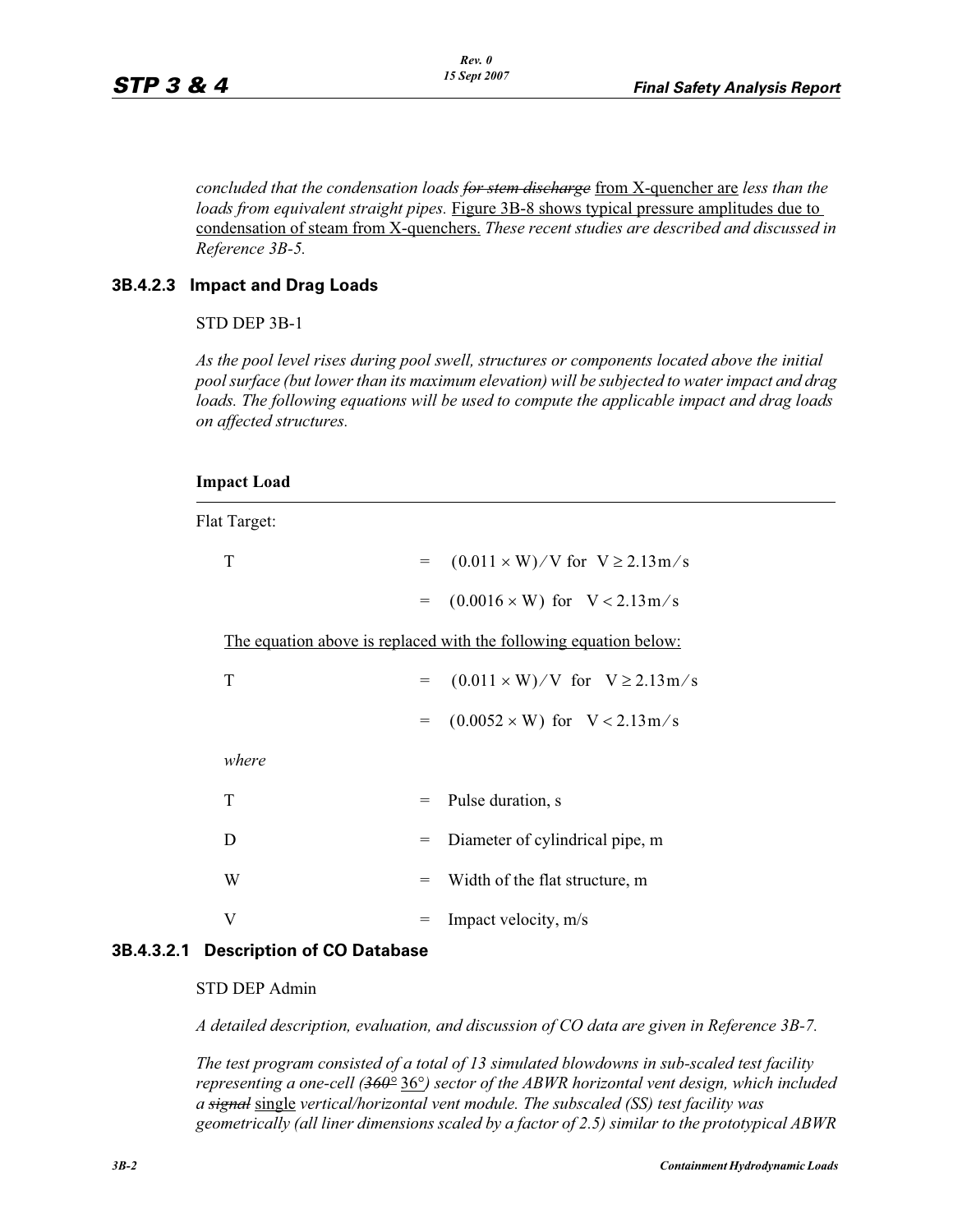*design, and the single vertical/horizontal vent module included all three horizontal vents, as shown in Figure 3B-15. In these tests, full-scale thermodynamic conditions were employed. This approach is based on the belief that condensation phenomena at the vent exit are mainly governed by the thermodynamic properties of the liquid and vapor phases. In accordance with this scaling procedure, measured pressure amplitudes are equal to full-scale values at geometrically similar locations, whereas measured frequencies are 2.5 times higher than the corresponding full-scale frequencies.The technical basis for using this scaling approach was based on extensive review and evaluation of the available literature on CO scaling and scaled*  tests performed for Mark II and Mark III containments, as well as general consensus of *technical experts in this field. The CO scaling studies, which have been performed independently by various technical experts, show that for tests in a geometrically scaled facility with full-scale thermodynamic conditions, the measured pressure amplitudes are the same as full-scale values at geometrically similar locations, and measured pressure frequencies are the scale factor times higher than the corresponding full-scale frequencies.*

### **3B.4.3.3.3.3 Loads on Horizontal Vent**

### STD DEP Admin

*For structure evaluation of the horizontal vent pipe and pedestal, an upward load, based on the HVT test data, is conservatively defined as shown in Figure 3B-27* 3B-33*.*

*For building structure response analysis for the evaluation of RPV and its internals, the horizontal vent upward load is specified as shown in Figure 3B-28* 3B-34*. To bound symmetrical and asymmetrical loading conditions, the following two load cases will be considered and analyzed.*

### **3B.4.4.1 Exhaust Steam Condensation Loading**

#### STD DEP T1 2.4-3

*The RCIC system is a safety system, consisting of a steam turbine, pump, piping, accessories, and necessary instrumentation. The steam turbine exhaust steam piping is ASME Code Class 2 piping, as noted in the RCIC P&ID in Tier 2 Figure 5.4-8.*

*To minimize exhaust steam line vibration and noise levels, the discharge end of the turbine exhaust line will be equipped with a condensing sparger. The sparger design configuration will be similar to that currently used successfully for the operating BWRs.* The turbine exhaust piping, including the RCIC sparger, are designed to retain piping pressure integrity and functional capability.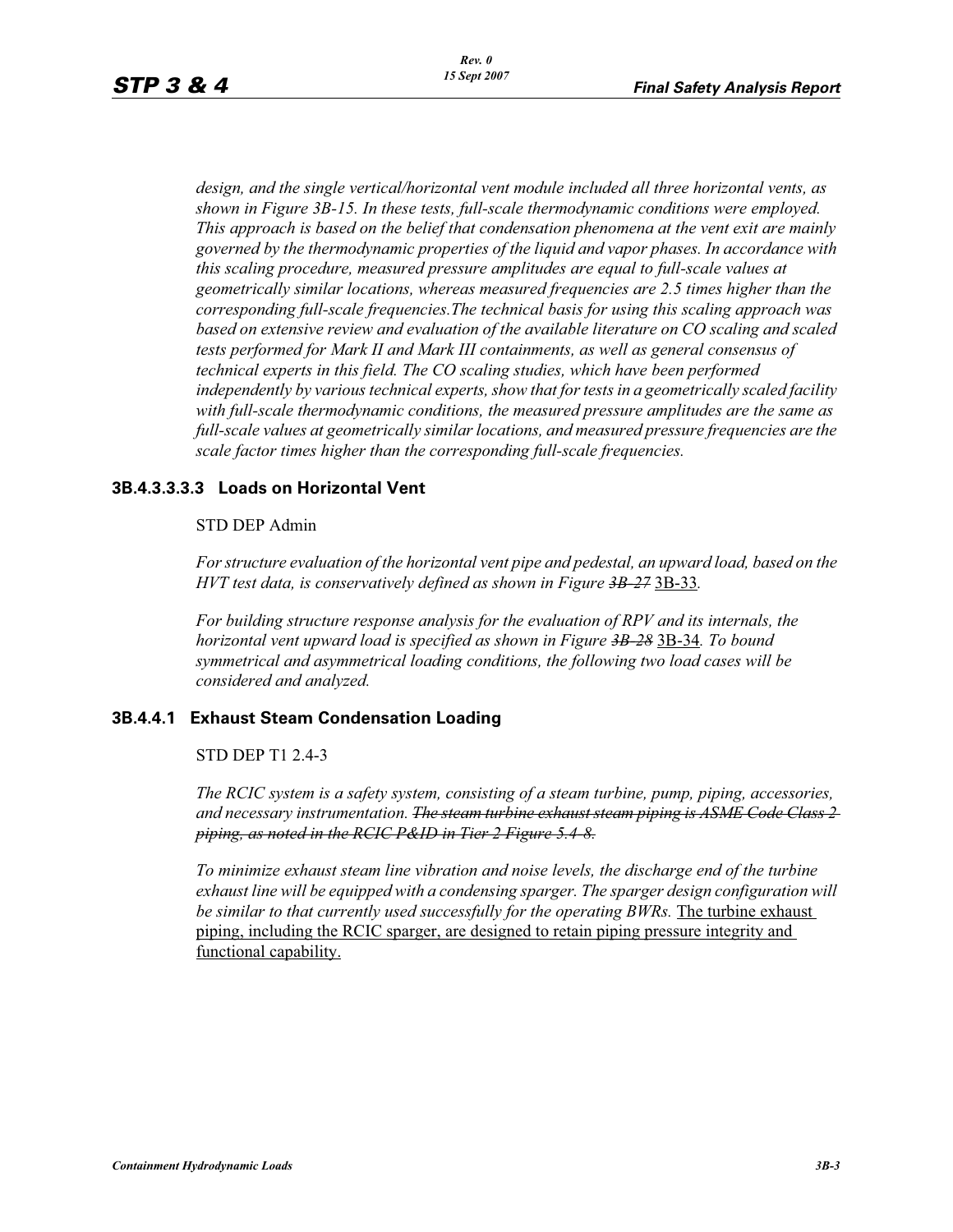*The condensing sparger is expected to produce a very smooth steam condensation operation resulting in low pressure fluctuations in the poll* pool*, which would imply low pressure on the pool boundary. During RCIC operation, steam mass flux in the neighborhood of 470.72 PaÞs are expected, which should assure smooth steam condensation process. During the extended RCIC operation, condensing exhaust steam will bring the poll* pool *to high temperature. At high poll* pool *temperatures, long plumes consisting of a random two-phase mixture of entrained water and steam bubbles are expected to exist. As reported in Reference 3B-16*, this plume would not shed large coherent bubbles. Large coherent bubbles are a concern because they may drift and collapse in a cooler region of the pool, *the condensation of the steam within such a mixture will not give rise to large bubbles that drift in to a cooler region of the pool and suddenly collapse which could transmit* potentially producing *significant loads to the pool boundary.*

# **3B.5 Submerged Structure Loads**

STD DEP Admin

*During SRV actuations, the dynamic process of the steam blowdown is quite similar to LOCA steam blowdown but the induced load is mitigated by the X-quencher device attached at the end of each discharge device* line. *Two types of loads are important. One is due to the water jet formed at the confluence of the X-Quencher arm* arms *discharges and another is due to the four air bubbles formed between the arms of the X-Quencher. These air bubbles are smaller in size than the LOCA air bubbles, reside longer in the pool, and oscillate as they rise to the free surface of the pool.*

# **3B.7 References**

STD DEP Admin

3B-13 *T. H. Chuang, L. C. Chow, and L. E. Lasher, "Analytical Model for Estimating Drag Forces on Rigid Submerged Structures Caused by LOCA and Safety Relief Valve Ramshead Air Discharges"*, Supplement for X-Quencher Air Discharge," *NEDO-21471, Supplement 1, June 1978.* October 1979.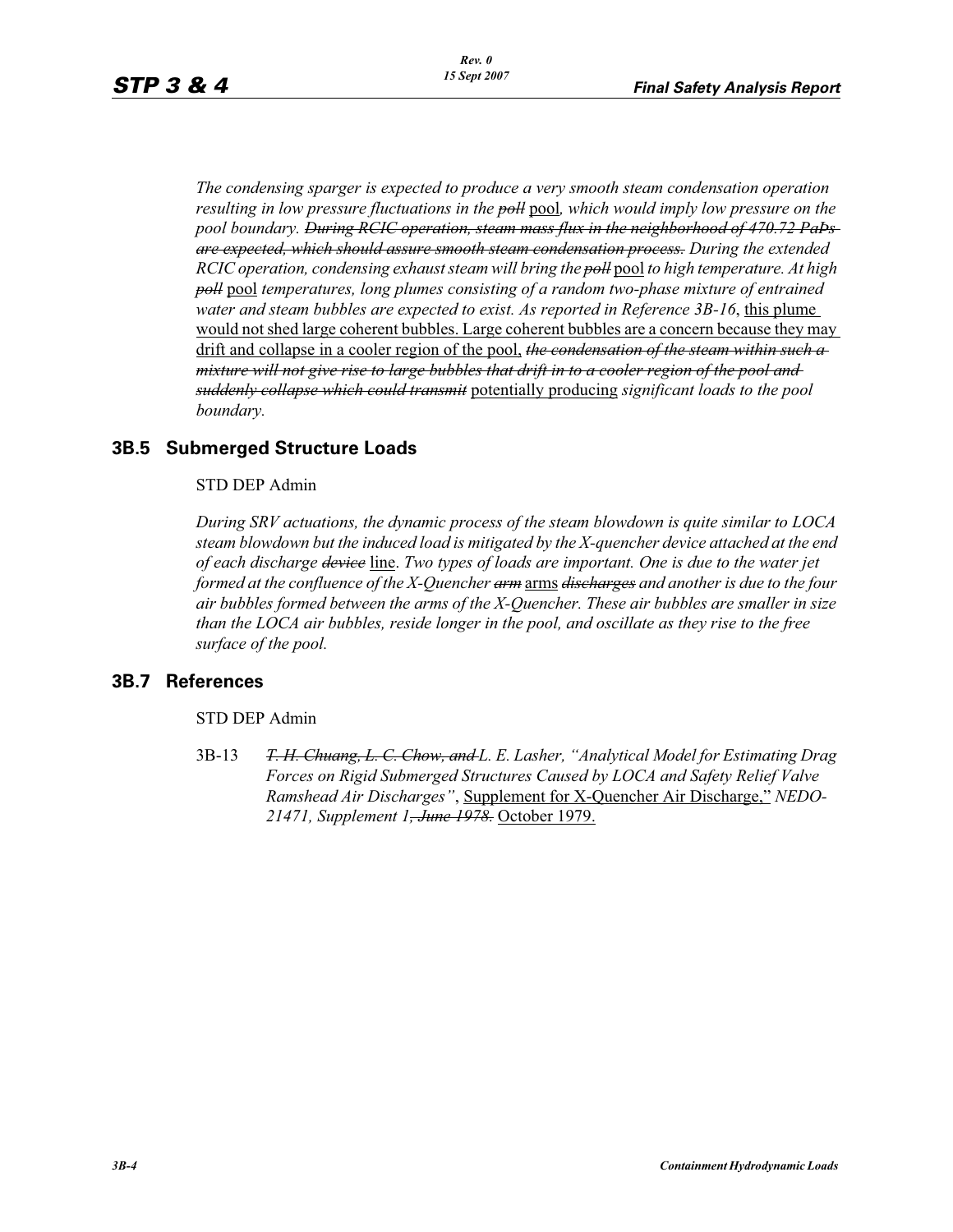



**Pressure**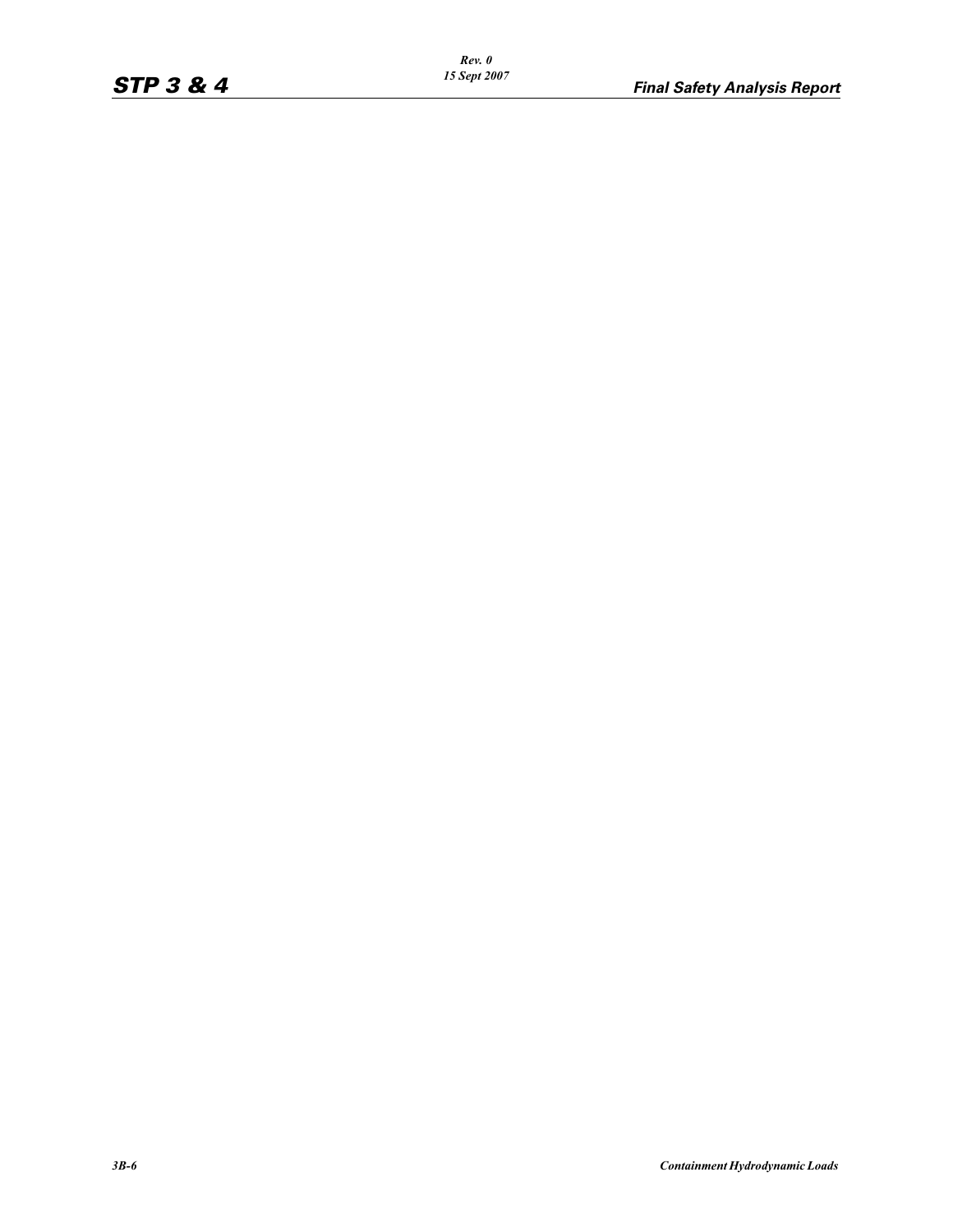

**Figure 3B-12 ABWR CO Source Load Methodology**